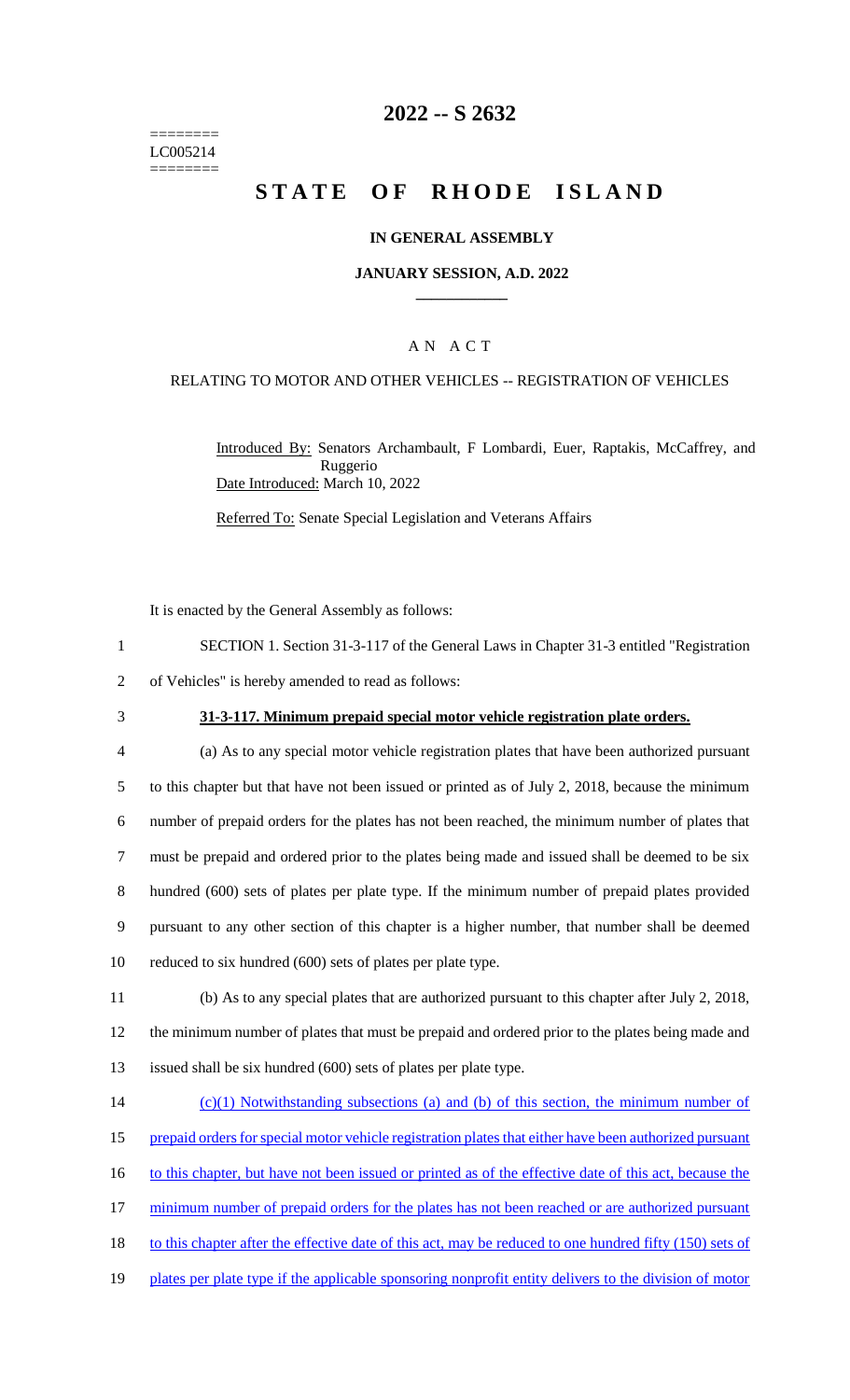1 vehicles:

| $\sqrt{2}$       | (i) Orders for a minimum of one hundred fifty (150) sets of plates per plate type; and                   |
|------------------|----------------------------------------------------------------------------------------------------------|
| 3                | (ii) A nonrefundable payment of thirteen thousand five hundred dollars (\$13,500) for each               |
| 4                | plate type that has met the one hundred fifty (150) sets of plates threshold.                            |
| 5                | (2) The portion of the applicable sponsoring nonprofit entity's issuance surcharge that is to            |
| 6                | be allocated to the general fund shall be deemed paid for the first six hundred (600) sets of plates     |
| $\boldsymbol{7}$ | per plate type issued by the payment of the thirteen thousand five hundred dollar (\$13,500)             |
| $8\,$            | nonrefundable payment.                                                                                   |
| 9                | (3) The division of motor vehicles shall make available plates eligible for issuance pursuant            |
| 10               | to subsection $(c)(1)$ of this section, no later than six (6) months after receipt of the orders and the |
| 11               | thirteen thousand five hundred dollar (\$13,500) nonrefundable payment; provided, however, that          |
| 12               | if multiple orders and thirteen thousand five hundred dollar (\$13,500) nonrefundable payments are       |
| 13               | received from different sponsoring nonprofit entities, the division of motor vehicles shall be           |
| 14               | afforded no more than six (6) months for each separate plate that becomes eligible for issuance and      |
| 15               | may complete the work necessary for the issuance of one order at a time in the order of receipt.         |
| 16               | (4) The ability of applicable sponsoring nonprofit entities to reduce the minimum number                 |
| 17               | of prepaid orders to one hundred fifty (150) sets of plates per plate type pursuant to subsection        |
| 18               | $(c)(1)$ of this section shall expire on December 31, 2025. The division of motor vehicles shall         |
| 19               | complete the work necessary for issuance of all plates for which it receives the required orders and     |
| 20               | thirteen thousand five hundred dollars (\$13,500.00) nonrefundable payments on or before                 |
| 21               | December 31, 2025, in accordance with subsection $(c)(3)$ of this section.                               |
| 22               | SECTION 2. This act shall take effect upon passage.                                                      |

======== LC005214  $=$